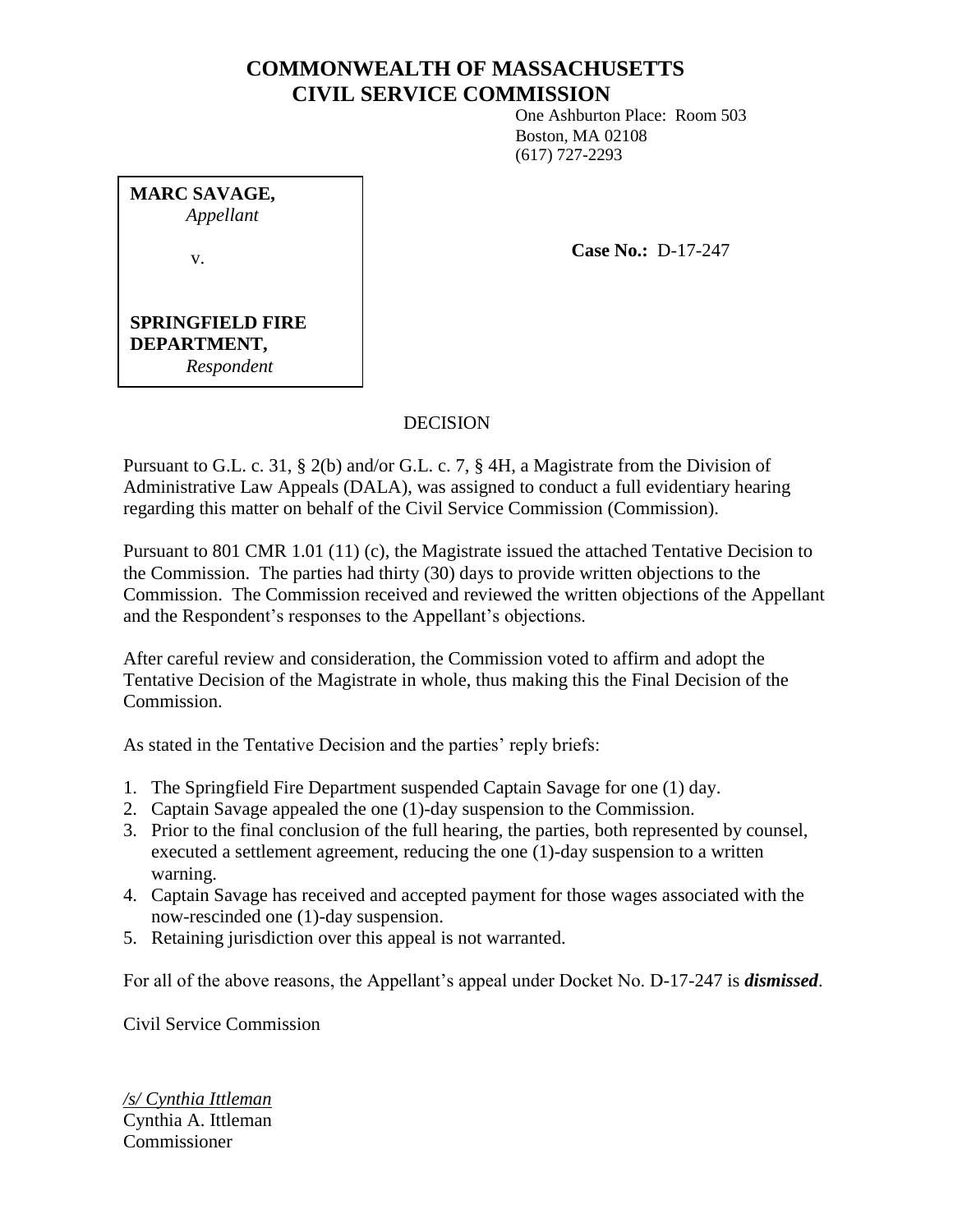### By vote of the Civil Service Commission (Camuso, Ittleman, Stein and Tivnan, Commissioners [Bowman, Chairman – Abstain]<sup>1</sup>) on January 17, 2019.

Either party may file a motion for reconsideration within ten days of the receipt of this Commission order or decision. Under the pertinent provisions of the Code of Mass. Regulations, 801 CMR 1.01(7)(l), the motion must identify a clerical or mechanical error in this order or decision or a significant factor the Agency or the Presiding Officer may have overlooked in deciding the case. A motion for reconsideration does not toll the statutorily prescribed thirty-day time limit for seeking judicial review of this Commission order or decision.

Under the provisions of G.L c. 31, § 44, any party aggrieved by this Commission order or decision may initiate proceedings for judicial review under G.L. c. 30A, § 14 in the superior court within thirty (30) days after receipt of this order or decision. Commencement of such proceeding shall not, unless specifically ordered by the court, operate as a stay of this Commission order or decision.

Notice to: Marc Savage (Appellant) Marshall Moriarty, Esq. (for Appellant) Maurice Cahillane, Esq. (for Respondent) Edward McGrath, Esq. (Chief Administrative Magistrate, DALA)

 $\overline{a}$ 

<sup>&</sup>lt;sup>1</sup> The Tentative Decision states that Commissioner Bowman recused himself from this matter. To ensure clarity, while Commissioner Bowman opted to ask DALA to hear this matter, he did not recuse himself. That notwithstanding, Commissioner Bowman opted to abstain from voting on whether to accept the Magistrate's Tentative Decision.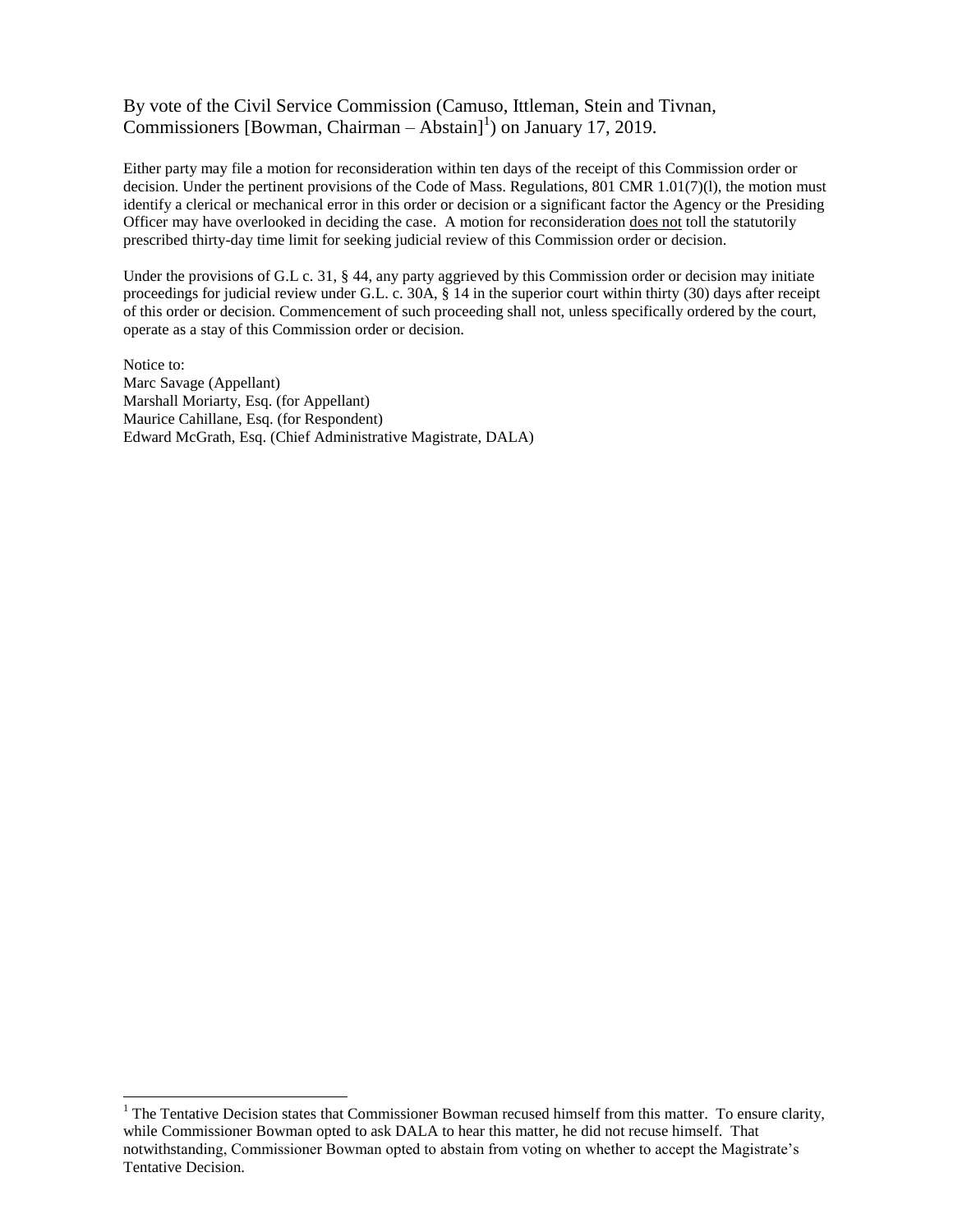#### THE COMMONWEALTH OF MASSACHUSETTS

#### Suffolk, ss. **Division of Administrative Law Appeals**

**Marc A. Savage**, Appellant

v. Docket No. D-17-247 DALA Docket No. CS-18-0151 DATED: September 21, 2018

**City of Springfield**, Respondent

### **Appearance for Appellant**:

*Pro Se*

## **Legal Advisor to Petitioner:**

Marshall T. Moriarty, Esquire Moriarty Law Offices 34 Mulberry Street Springfield, MA 01105

### **Appearance for Appointing Authority**:

Maurice Cahillane, Esquire Egan, Flanagan, and Cohen, P.C. 67 Market Street P.O. Box 9035 Springfield, MA 01102

## **Administrative Magistrate:**

Judithann Burke

#### **Summary of Recommended Decision**

The parties executed a written, signed settlement agreement for purposes of resolving this matter on August 20, 2018. The City agreed to issue, and the Appellant agreed to accept, a written warning in lieu of the original a one-day suspension. The Appellant's subsequent requests to nullify the agreement and re-open the matter must be denied as neither the Administrative Magistrate nor the Civil Service Commission retains jurisdiction over this matter. It is recommended that the Civil Service Commission dismiss this appeal. *See Ernie B. Silva v. Department of Correction,* D-07-352 (Civil Service Commission August 28, 2008).

## **RECOMMENDED DECISION**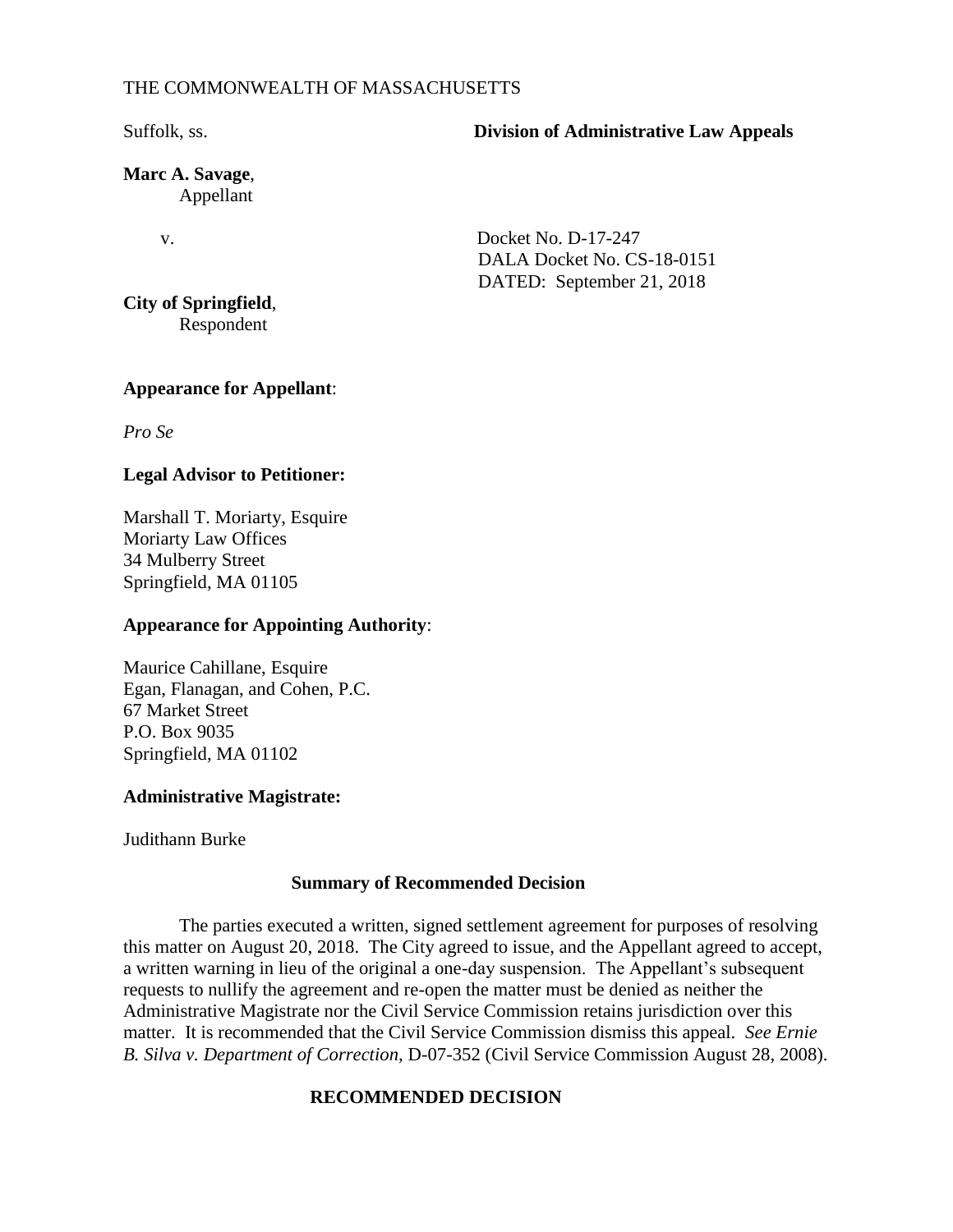Pursuant to G.L. c. 31,§§ 41 & 43, the Appellant, Marc A. Savage, had appealed from the August 15, 2017 decision of the Appointing Authority, City of Springfield, suspending him for a period of one (1) day without pay from his position as Fire Captain in the City of Springfield. The appeal was timely filed.

A pre-hearing conference was held at the offices of the Civil Service Commission on January 18, 2018. At or about that time Christopher Bowman, Chairman of the Civil Service Commission recused himself from the case and transferred the matter to the Division of Administrative Law Appeals.

On March 19, 2018, I held a pre-hearing conference in Room 320 at 436 Dwight Street, Springfield, MA. At that time, the Appellant was represented by Attorney Marshall Moriarty and the City of Springfield was represented by Attorney Maite Aponte Parsi. A prehearing filing schedule was established and a hearing date was set.

Testimony commenced on June 18, 2018 and continued on June 27, 2018 and July 23, 2018. During this phase of the process, the Appellant represented himself and conducted direct and cross examination of all of the witness. Attorney Moriarty was present to act as his legal advisor. The City of Springfield was represented by Attorney Maurice Cahillane.

A fourth day of testimony was scheduled for August 20, 2018. At that time, I held a settlement conference with the parties. The negotiations culminated in a handwritten agreement that was signed by the Appellant, Attorney Moriarty, Attorney Cahillane and Springfield Fire Commissioner Bernard Calvi. All parties retained a copy of the agreement. The original agreement was placed in the Civil Service file. (Attachment A.)

In an e-mail transmission to me dated August 22, 2018 the Appellant requested that, "in conjunction with your (my) approval of the agreement, for you (me) to review, also for your (my) approval, the employee written warning that the parties agreed to." The Petitioner also inquired as to the limitations of the agreement. (Attachment B.)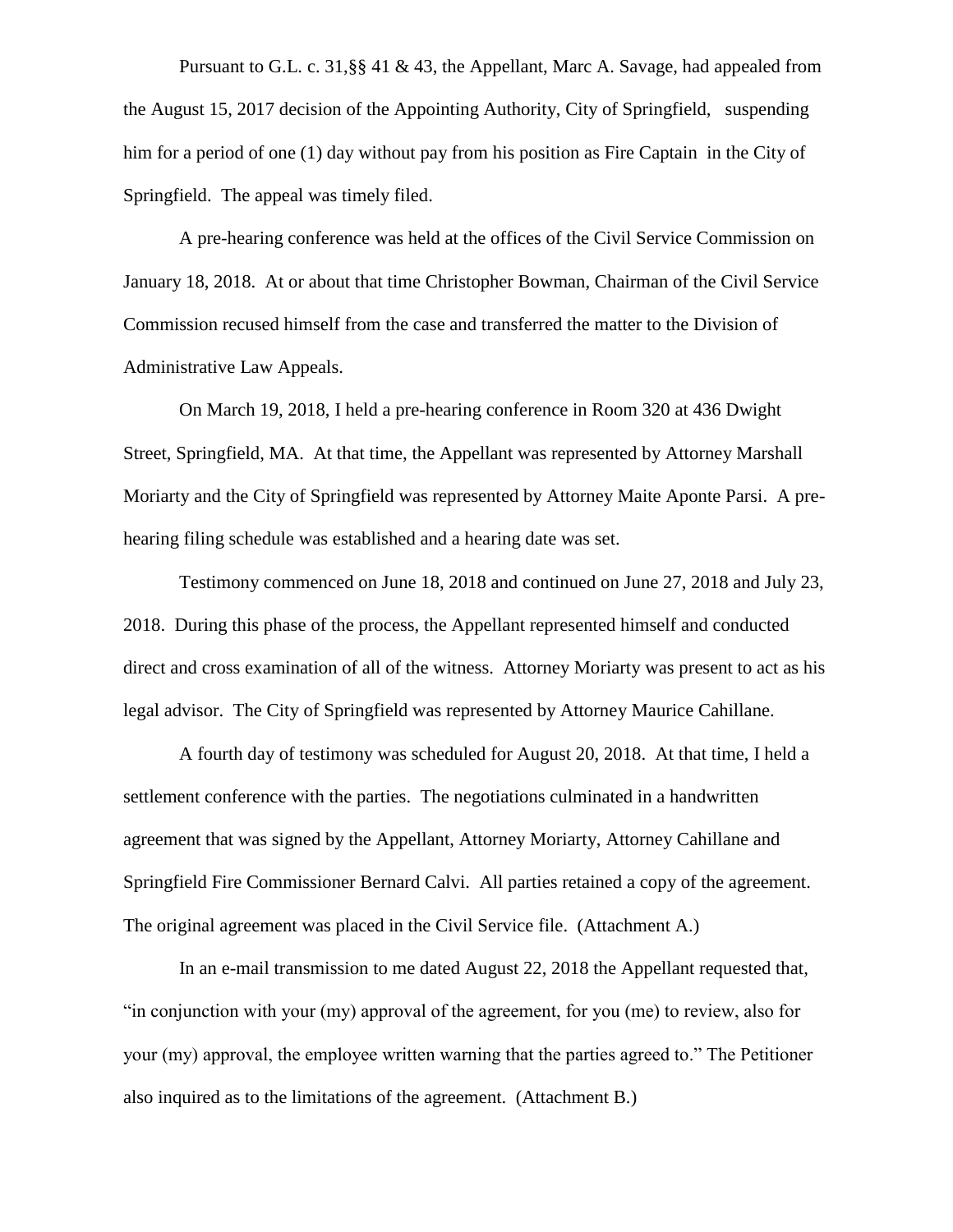I responded to the Petitioner on August 22, 2018. I informed him that my approval of the voluntary agreement was unnecessary and that any approval of the written warning was not within my purview. I further indicated that the hearing had been de novo and the testimonial evidence was limited to that which was heard during the hearing, however the investigative report of Deputy Glenn Guyer remained was a documentary exhibit. I attached a copy of a Civil Service withdrawal form and noted that a withdrawal would be necessary in order to heed the intent of the parties that the agreement be kept confidential and not be open to possible scrutiny pursuant to the Public Records Laws. (Attachment C.)

In an email Transmission dated September 6, 2018, Attorney Moriarty indicated that the Appellant had authorized and directed him to request that the settlement agreed on "September 20, 2018" (*sic*) be declared null and void and without effect as no proposal had been presented to the Petitioner, and, therefore, there was no consideration on the part of the City of Springfield. Mr. Moriarty noted further that the Appellant had a "complete and warranted expectation that the warning be reviewed for accuracy and consistency with the spirit of the agreement before formally withdrawing his claims."

In an email transmission dated September 12, 2018, Attorney Cahillane informed me that the final resolution of the matter had not occurred because of "some confusion on his part as to exactly how the Appellant wants us to remove the suspension and replace it with a warning." (Attachment E.)

In an email transmission dated September 16, 2018, Attorney Moriarty indicated that his client had been "adamant and unwavering in his resolution to move forward due to the delay in resolving the content of the suggested written warning"…etc. He added that he and the Appellant were of the opinion that "the only method to truly resolve this matter of the one day suspension is to have the matter adjudicated by an independent third party." (Attachment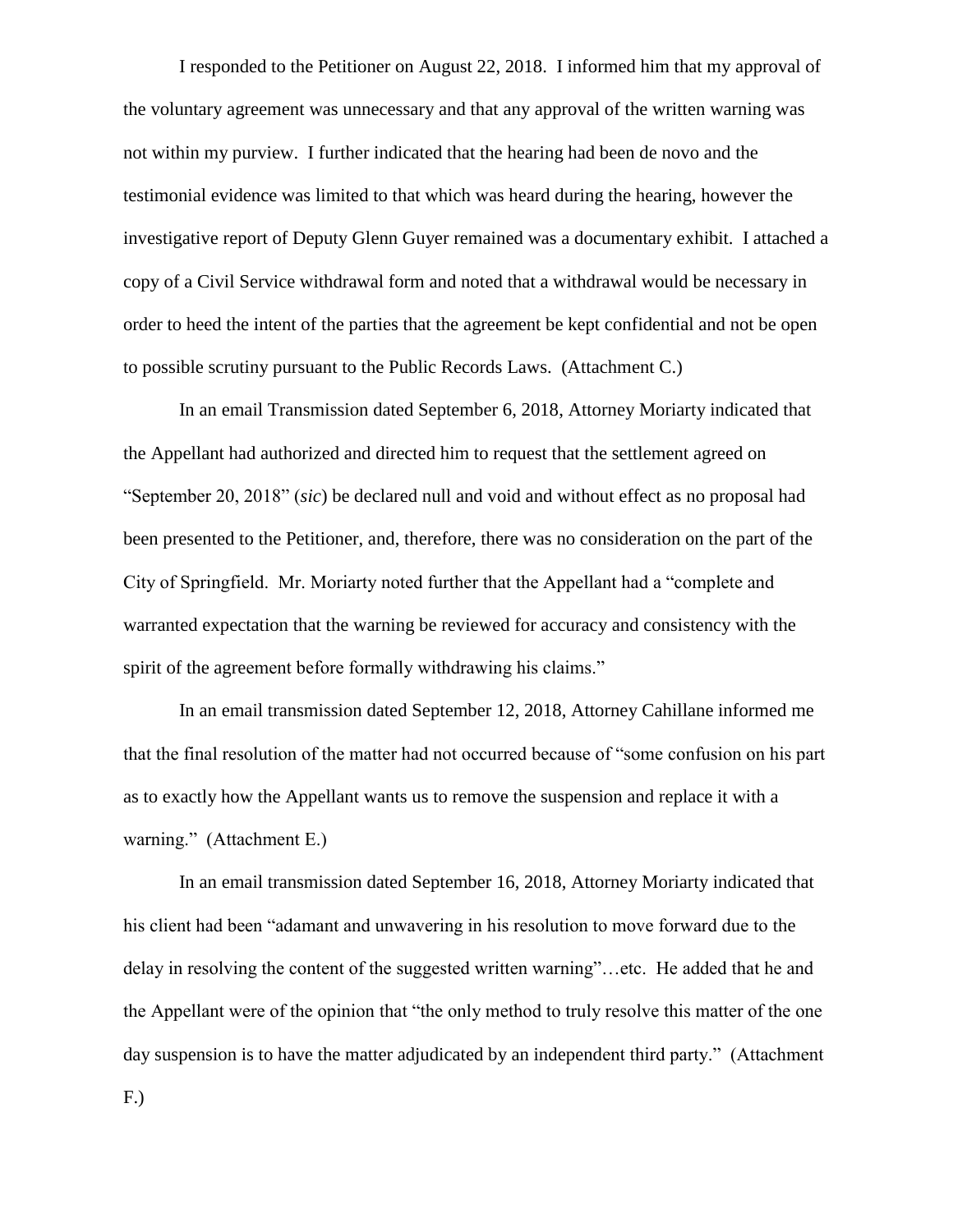Lastly, in an email transmission to me dated September 18, 2018, Attorney Cahillane indicated that both parties agreed to a resolution and that the City stands ready to comply with the agreement. (Attachment G.)

#### **Conclusion and Recommended Ruling**

There is no provision in the written agreement executed by the parties on August 20, 2018 that makes it contingent upon the review and approval by the Appellant and/or his legal advisors. There is no date specified in said agreement upon which the written warning must be executed. Rather, the agreement provides that the suspension be removed, the written warning be issued, and, that the written warning be removed from the Petitioner's personnel file no later than August 20, 2019. Further, the agreement provides that the written warning may not be grieved. However, mine is not to determine contract law provisions. Those issues must be litigated in the Superior Court.

I have construed the email entreaties by the Appellant's legal advisors to be motions to re-open the case, thus making the agreement null and void. I question the issuing of emails by the Appellant's legal advisors through the office para-legal when he represented himself throughout the actual hearing process. I further question the use of the email method to make such substantive and potentially dispositive requests when, on several prior occasions, the Appellant's legal team was specifically instructed to put matters of such import in writing and file through proper channels. Be all of that as it may, the requests to re-open the hearing and declare the agreement null and void should be denied.

In *Ernie B. Silva v. Department of Correction,* D-07-352 (Civil Service Commission August 28, 2008), Civil Service Commissioner Paul M. Stein noted that G.L. 31 § 41 limits the Commission's jurisdiction in discipline cases to appeals by tenured employees who have been "discharged, removed, suspended…laid off [or] transferred from their positions without their written consent." Commissioner Stein noted further that the Civil Service Commission